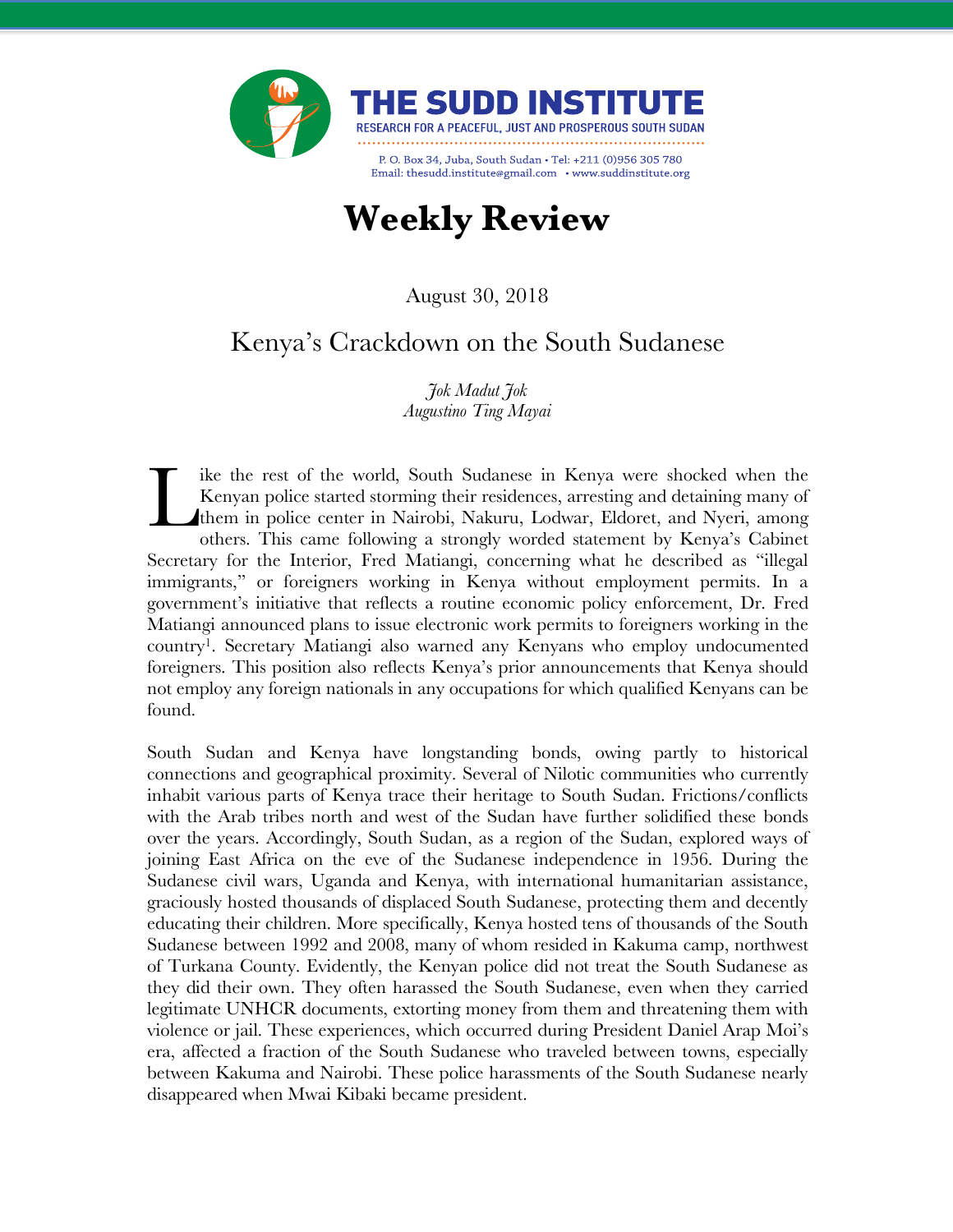This history of mixed cordial coexistence and Kenyan brutality toward South Sudanese has been subject of popular discussions among the citizens of both countries. South Sudanese have sometimes lamented their experiences of rough treatment by the Kenyan police and the Kenyans expressing disdain toward South Sudanese for a variety of perceptions about them. This debate came to a head beginning August 24, 2018, when the Kenyan government declared a crackdown to arrest South Sudanese. The police rampage against the South Sudanese, however, not only rekindled such unflattering memories, it equally poses grave threats to the two nations' diplomatic future.

This policy shake-up, necessary as that is for economically distressed Kenyans, however, turned violent against South Sudan's nationals, who escaped an intractable political instability back home. Scores of them were rounded up, even from their legally acquired rental homes, in churches, on the streets and night clubs, all treated uniformly, whether they had a visa or not. Nationals of other countries such as Canada, the United States or Australia, who happen to be of South Sudanese origin, were also arrested, even as many of them protested and tried to show that they were in the country legally.

The arrests were reportedly violent, with suspects beaten, threatened, and/or forced to pay bribes. A young South Sudanese, who was presumably tortured in detention in Lodwar, died<sup>1</sup>. The arresting police officers were reportedly unwilling to verify the status of those individuals on spot so as to avoid detaining those with a documented status. The officers insisted that the verification be performed only at the police stations and not at the moment of the arrest. Subsequently, those arrested in the evenings or on weekends ended up in detention cells until the next business day when senior officers reported to work. This has meant that whether or not people have legal status, once arrested, they had to spend the night in jail. The result is that many innocent people, including infants as old as 90 days, were unnecessarily subjected to the violence that has accompanied these arrests. Horrific photos of these families and wailing children held for hours on end appeared in the media.

While it is the right of the government of Kenya, as it is for all governments, to enforce its labor laws, what is shocking about this particular intervention was the brutality of its enforcement on the people least relevant/problematic. None of the South Sudanese arrested was found working or looking for a job in Kenya, as South Sudanese are not really in Kenya to look for employment, but mainly fleeing insecurity, and lack of educational and health services in their war-torn country. Of all the foreigners who live in Kenya, South Sudanese are the least likely to look for jobs or to get any. Almost all of them live on remittances from home and from their relatives in the Diaspora, especially from North America and Australia. Some of them are spouses and children of the Diaspora in the global north. Majority are refugees living in Kakuma but who sometimes send family members to Nairobi to procure supplies for their families in the refugee camps. And by this action, Kenya is breaking its Refugee Act, 2006 (Articles 3

 

<sup>1</sup> The National Courier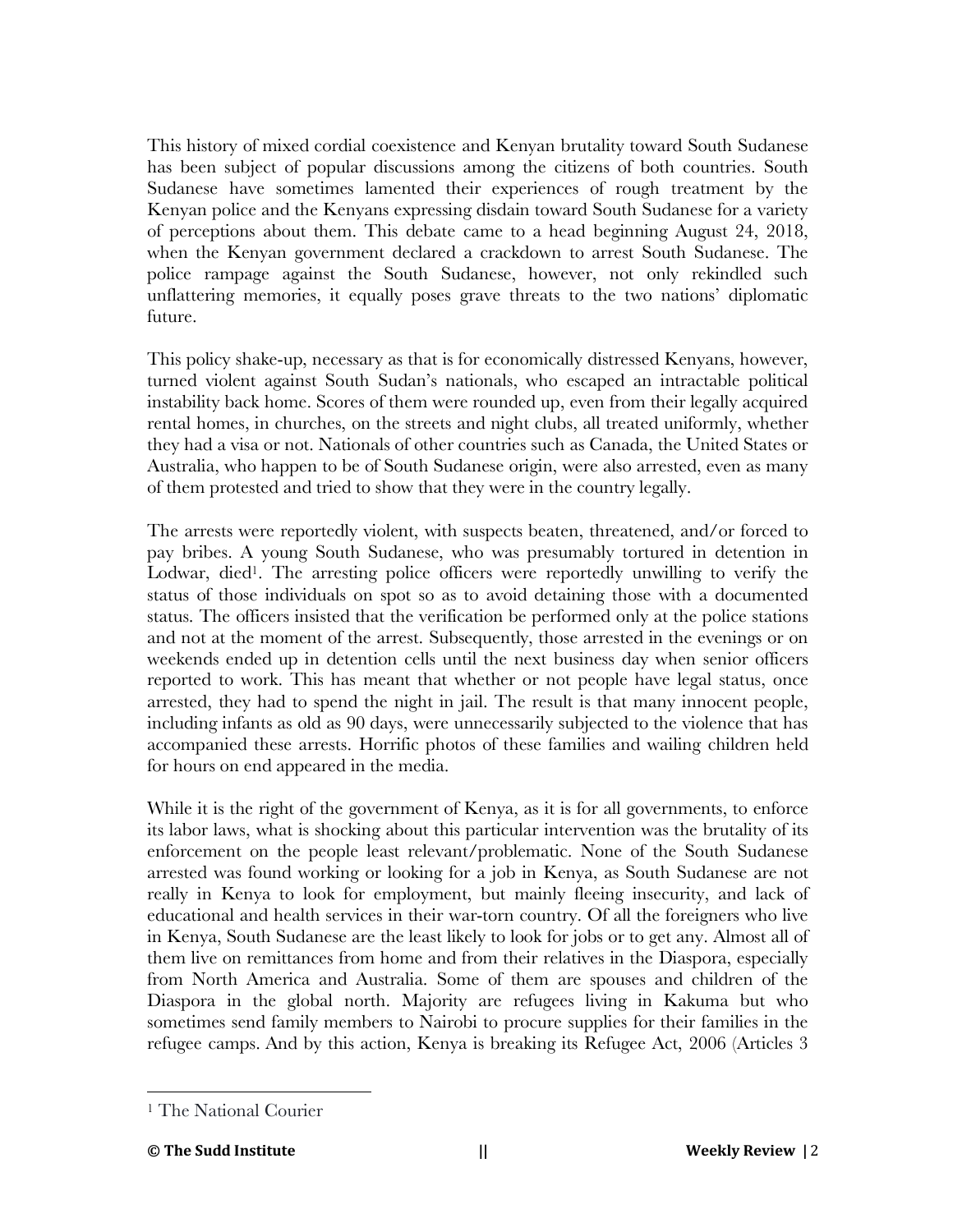and  $11$ <sup>2</sup> and the 1951 UN Refugee Status Convention to which it is a signatory<sup>3</sup>. As well, Kenya violates Article 104 of the East Africa Community (EAC)'s Treaty, 2000, which guarantees the right of free movement, labor, and of establishment and residence of persons from member states in the 'Community.' <sup>4</sup>

## 2 Is Kenya Ungrateful?

Being seekers of safety and services, especially education, which the South Sudanese handsomely pay for has often attracted rogue elements from the Kenyan police. At least this was the case throughout the 1990s and early 2000s. It was only when the political climate improved in Kenya to coincide with the end of the Sudan's civil war that police brutality against South Sudanese in Kenya subsided. But when the Ministry of Interior issued these recent orders to "clean" Kenya of illegal immigrants "who have become a national security risk," as Secretary Matiangi stated, the police took advantage of them to extort monies from ordinary South Sudanese, even those with a legal status. The heavy-handed response the police used has resulted in some of the victims being coerced into paying bribes in order to avoid spending the night in crowded jail cells. Those without the means to buy their way out of this extortionary measure remain in jails to date. Notably, these arrests were not supervised by any judicial authorities and no due process of the law was ever followed.

This experience has been decried by South Sudanese all over the world, many of them invoking what they see as Kenya being ungrateful for what South Sudan has contributed to Kenya since the 1990s. They see Kenya as one neighbor that has equally offered help to South Sudan as it benefited from the South Sudanese crises. During the liberation war,1983-2005, as referenced elsewhere, Kenya hosted tens of thousands of the South Sudanese, who stimulated the local economy through increased purchasing capacity and consumption. Kenya was the primary beneficiary of the humanitarian efforts to serve war-affected South Sudanese, whether through employment of Kenyans in the massive NGO sector, or in the UN operations from Lokichogio into South Sudan, or through private business operated to cater to all these efforts. At that time, South Sudanese were not allowed to get jobs with the humanitarian agencies, until about 1995, as the SPLA feared that such employment would attract South Sudanese away from the battle fields and into salaried employment. The Kenyans filled the vacuum in their thousands. To date, a lot of these Kenyans have not returned home for employment; employed as expats, their average earnings are relatively higher than an average Kenyan makes back home. Many South Sudanese contend that this has aided in spurring the Kenyan economy. When the war ended in 2005, Kenyan businesses, banks, construction companies, transport companies, and security companies, flocked to South

 

<sup>2</sup> http://kenyalaw.org/kl/fileadmin/pdfdownloads/Acts/RefugeeAct\_No13of2006.pdf

<sup>3</sup> http://www.unhcr.org/4ec262df9.pdf

<sup>4</sup> http://www.wipo.int/edocs/lexdocs/treaties/en/eac/trt\_eac.pdf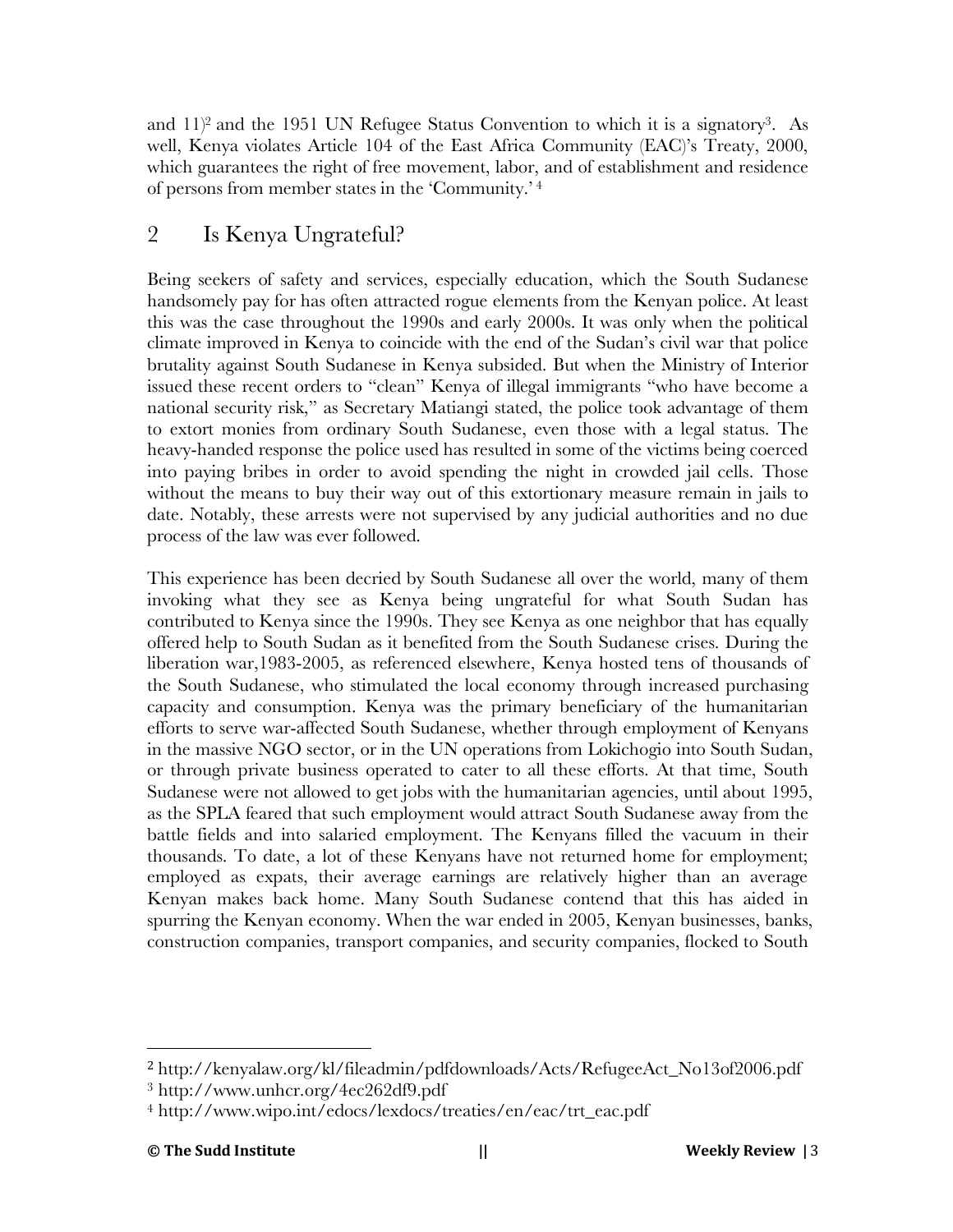Sudan and spread all across the country. These channels, too, have made the country billions of dollars, much of it repatriated back to Kenya (Khoudour & Andersson 2017)<sup>5</sup>.

### 3 Concluding Remarks

What can the governments of the two countries do to address this situation? There are now many voices within South Sudan that are calling for a retaliatory expulsion of Kenyans from South Sudan or imposition of commensurate restrictions on their access to employment opportunities. On the Kenya side, apart from the exploitation of this policy by elements in the law enforcement agencies, there seems to be a number of Kenyans who hold grudges against South Sudanese and who are calling for even more stringent restrictions. This is tragic for the future of cooperation between the two countries, especially as there are no signs that this situation is being managed in ways that could calm the passions. This situation is likely to escalate to levels where more innocent people on both sides could become victims, as the expulsion of Kenyans would not undo the injustice the South Sudanese have already experienced in Kenya, and the ordinary Kenyans becoming unfriendly to South Sudanese would not be of benefit to any Kenyan working in South Sudan.

The two governments should do first things first. South Sudan government needs to request a high-level meeting with the Kenyan authorities, ask Kenya to halt the arrests, work on releasing those detained, especially the very young among them, and investigate the reported abuses to ensure that any excesses that have occurred be punished. On the Kenya side, Nairobi needs to ask Juba to assist in regulating population movement, especially the movement of non-refugees and to ensure that Juba issue documents for its nationals residing in Kenya. In this way, it would be easier for Kenya to control crime, apprehend any suspects with ease and to follow due process of law in such cases. This needs to be followed by official statements from both governments to clarify the nuances surrounding the current incident and to urge the public to refrain from sensationalism and leave this in official hands.

The government in Juba, despite the daunting task of building its nascent institutions, has to realize that in diplomatic terms, South Sudan is an equal member of the community of nations, a member of regional organizations, the African Union, the EAC and IGAD, and as such, it deserves to be consulted on any actions of such serious consequences to its nationals as in the case of a recent police crackdown in Kenya. Perhaps as the proverbial new kid on the block, South Sudan has allowed herself to be bullied by her immediate neighbors on numerous occasions since it became independent in 2011. Like all the bilateral diplomatic crises that have occurred over the years between South Sudan and its immediate neighbors, and which authorities in Juba have handled in ways that have left a lot to be desired, this incident is yet another one where South Sudanese authorities either do not know what to do or lack confidence to stand up to Kenya.

 5http://www.oecd.org/officialdocuments/publicdisplaydocumentpdf/?cote=DEV/DO C(2017)1&docLanguage=En